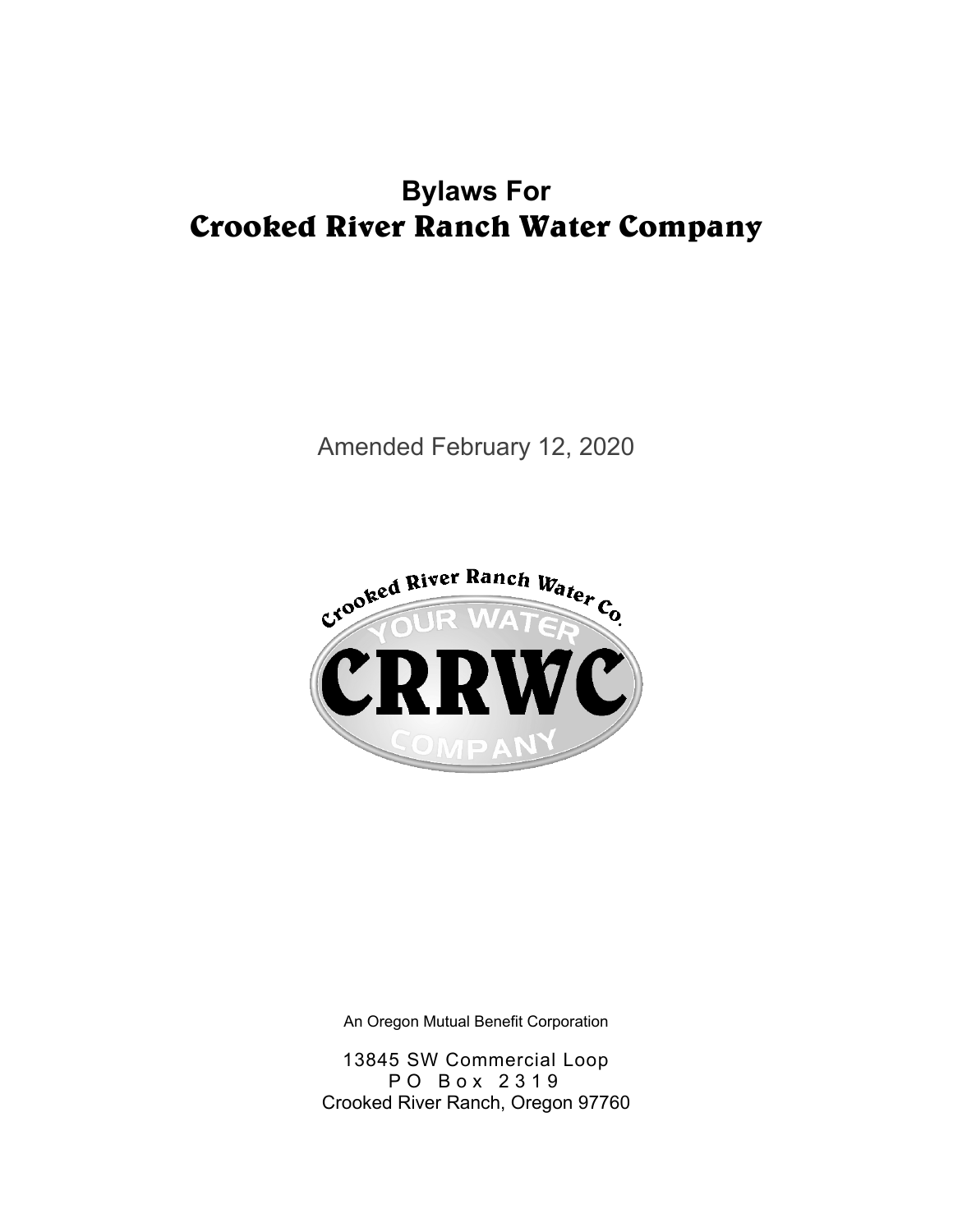### TABLE OF CONTENTS

| Bylaw 2.2 MEMBERSHIP APPLICATION AND ACCEPTANCE2 |  |
|--------------------------------------------------|--|
|                                                  |  |
|                                                  |  |
|                                                  |  |
|                                                  |  |
|                                                  |  |
|                                                  |  |
|                                                  |  |
|                                                  |  |
|                                                  |  |
|                                                  |  |
|                                                  |  |
|                                                  |  |
|                                                  |  |
|                                                  |  |
|                                                  |  |
|                                                  |  |
|                                                  |  |
|                                                  |  |
|                                                  |  |
|                                                  |  |
|                                                  |  |
|                                                  |  |
|                                                  |  |
|                                                  |  |
|                                                  |  |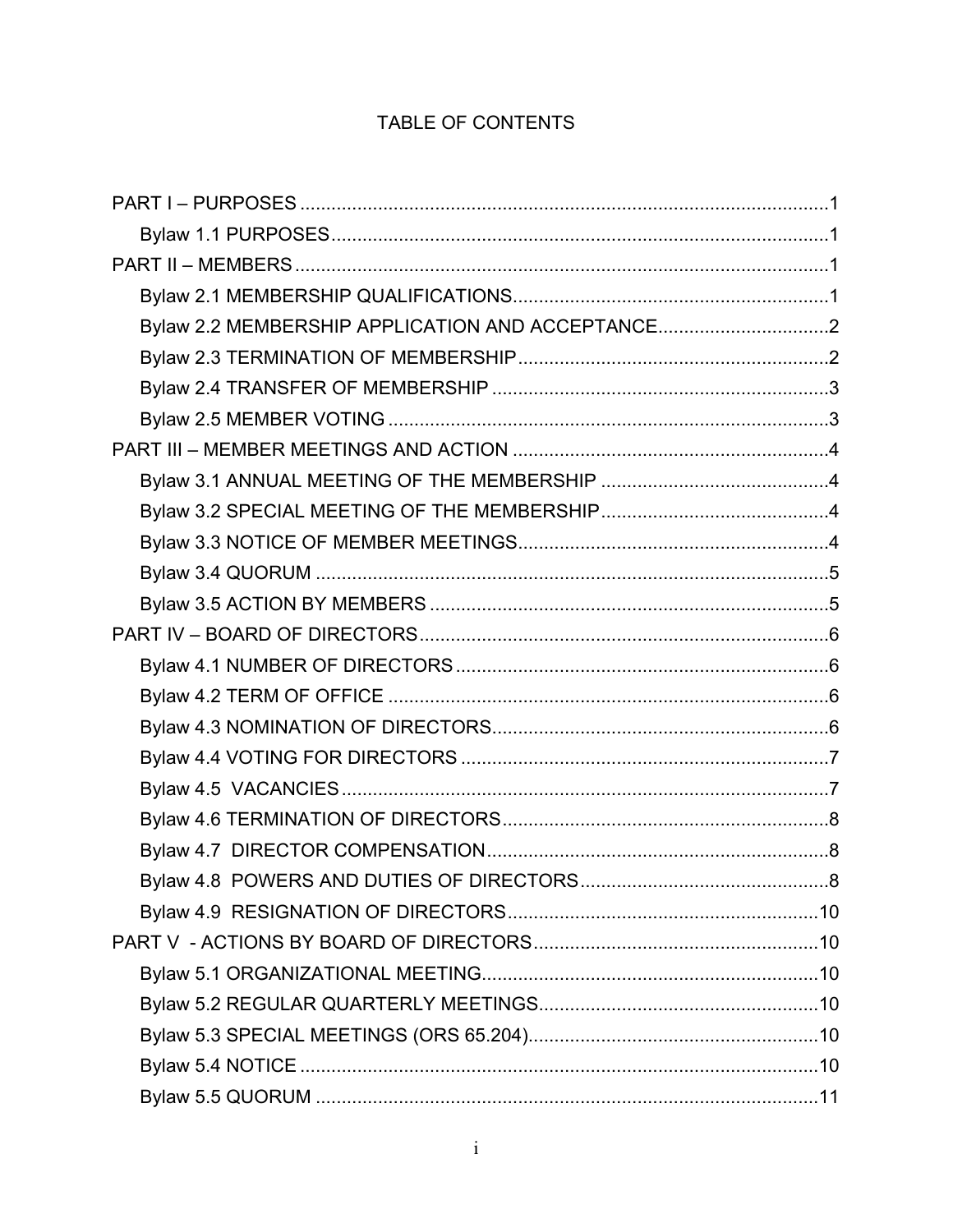| Bylaw 5.7 INDEMNIFICATION OF DIRECTORS, OFFICERS AND AGENTS11 |  |
|---------------------------------------------------------------|--|
|                                                               |  |
|                                                               |  |
| Bylaw 6.2 APPOINTMENT AND REMOVAL OF OFFICERS 12              |  |
|                                                               |  |
|                                                               |  |
|                                                               |  |
|                                                               |  |
|                                                               |  |
|                                                               |  |
|                                                               |  |
|                                                               |  |
|                                                               |  |
|                                                               |  |
|                                                               |  |
|                                                               |  |
|                                                               |  |
|                                                               |  |
|                                                               |  |
|                                                               |  |
|                                                               |  |
|                                                               |  |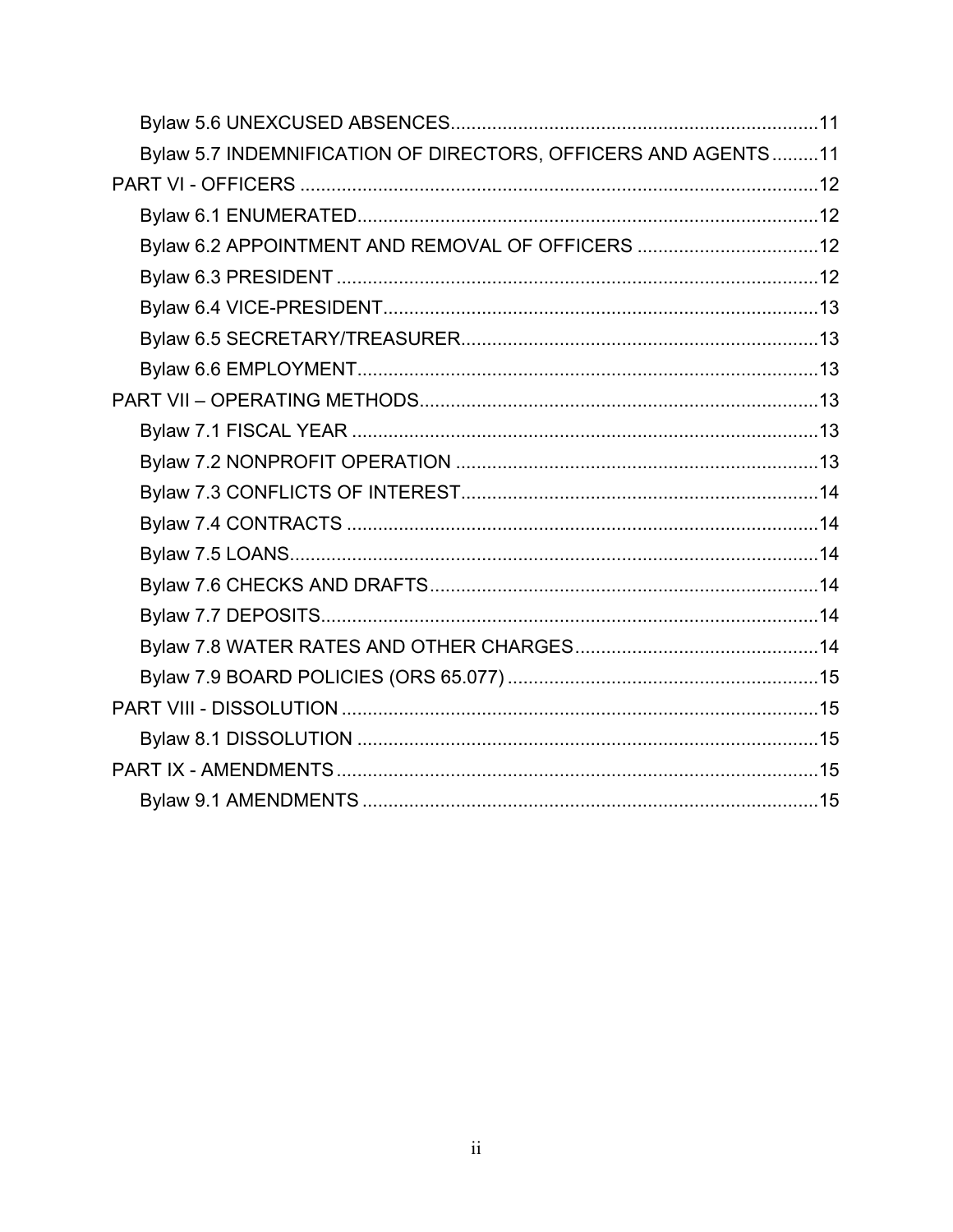#### B Y L A W S O F CROOKED RIVER RANCH WATER COMPANY

#### An Oregon Mutual Benefit Corporation

# **PART I – PURPOSES**

## Bylaw 1.1 PURPOSES

This organization ("the Corporation") is a nonprofit mutual benefit corporation incorporated under the laws of the State of Oregon. The purposes of the Corporation are as set forth in its Articles of Incorporation.

# **PART II – MEMBERS**

### Bylaw 2.1 MEMBERSHIP QUALIFICATIONS

(a) Any natural person, firm, association, corporation or body politic that owns property within portions of Crooked River Ranch or other adjacent properties then served by the Corporation, or that must haul water to such property on the Crooked River Ranch, shall be eligible for membership as a Member in this Corporation, subject to acceptance for membership as hereinafter provided.

(b) Two or more natural persons, firms, associations, corporations or bodies politic may jointly become a Member if either of the following conditions is met:

each Joint Member satisfies the applicable criteria in section 2.1(a) above for the same property; or

(ii) one Joint Member satisfies the applicable criteria in section 2.1(a) above, is a natural person, and has designated one other natural person as a Joint Member for the same property. Designation of a Joint Member for purposes of this section shall be in writing on a form provided by the Corporation.

(c) Except as otherwise provided in these Bylaws, each Joint Member in a joint membership shall be entitled to all privileges and subject to all obligations of a Member, and the act of one Joint Member will be deemed by the Corporation as the act of all Joint Members in that joint membership.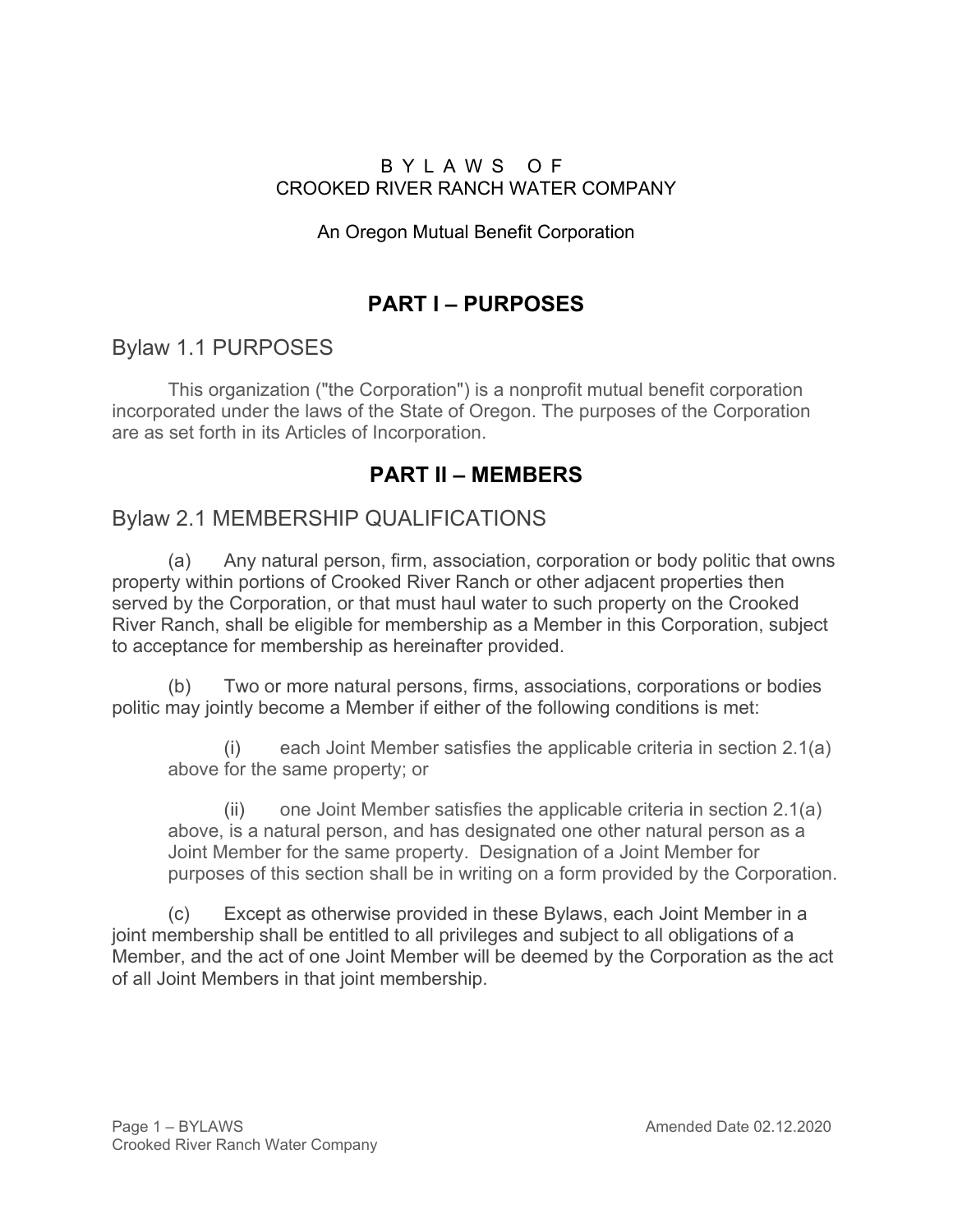# Bylaw 2.2 MEMBERSHIP APPLICATION AND ACCEPTANCE

(a) Application for membership shall be in writing. The application shall include the physical address, phase, lot and tax numbers of the property for which water or water services obtained from the Corporation is requested and shall include documentary proof of the prospective Member's ownership of the property and be in such form as the Board of Directors of the Corporation from time to time shall prescribe. The water meter to be used, if the application is granted, shall be used only for the premises described in the application and, once installed, shall become the property of the Corporation. Such application for membership, if accepted, shall constitute an agreement by the Member to remain in good standing and to comply with and be bound by the Articles of Incorporation, these Bylaws and the rules and regulations of the Corporation then in effect or as thereafter from time to time duly amended or promulgated, and also as an agreement by the Member to obtain from the Corporation the water service used by or only for that Member's consumption on the property specified in the application.

(b) Each application for membership shall be reviewed by the Board of Directors, or by a person to whom the Board of Directors has delegated that task, for compliance with section 2.1 and section 2.2(a) above, and be either accepted or rejected by the Board of Directors thereon.

(c) Membership in the Corporation shall vest voting rights, as well as any financial interest or interest in assets of the Corporation as set forth in the Articles of Incorporation.

(d) Each new Member shall pay an initial installation or reconnect fee as lawfully determined by the Board of Directors.

# Bylaw 2.3 TERMINATION OF MEMBERSHIP

(a) Except as provided in section 2.4 below, Membership in the Corporation shall terminate automatically upon death of the Member, removal of the property served within the service area of the Corporation, or sale of the property served to another person or entity.

(b) Membership may be terminated by the Board of Directors at any time that the Board of Directors finds that a Member has discontinued use of the Corporation's service, or for any reason is not qualified for membership.

(c) Membership may be terminated, by affirmative vote of a majority of the Board of Directors, if the Board of Directors finds that the Member has violated or refuses to comply with any applicable provision of the Articles of Incorporation, Bylaws or rules or regulations of the Corporation, or any agreement that the Member has with the Corporation.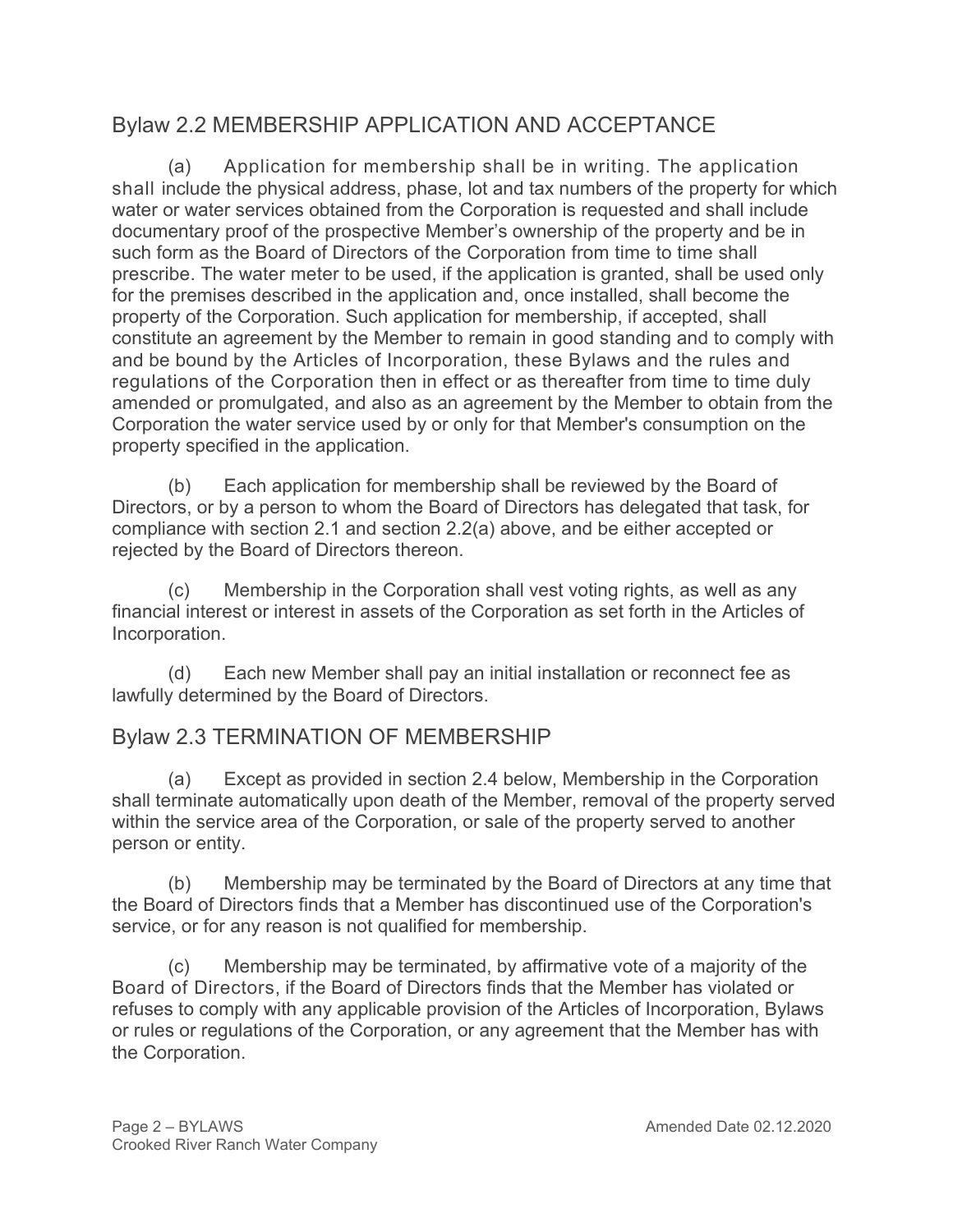(d) Termination by action of the Board of Directors pursuant to section 2.3(c) above shall take effect at such time as the Board of Directors shall set and such action shall be given by mailing of notice thereof to the Member at that Member's address of record with the Corporation. Any Member whose membership is thus terminated may, within thirty days after the mailing of the notice to the former Member, file with the Secretary of the Corporation a written request for hearing, in which event that former Member shall be given the opportunity to be heard before the Board of Directors, and the Board of Directors shall reconsider and affirm or rescind the termination within sixty days after the filing of such request for hearing.

(e) Any Member may voluntarily withdraw from membership at any time upon notice to the Corporation and cessation of service or hauling to the Member's property.

## Bylaw 2.4 TRANSFER OF MEMBERSHIP

(a) Subject to the other provisions of this section 2.4, membership in the Corporation shall not be transferable, by operation of law or otherwise.

(b) Notwithstanding the provisions in section  $2.4(a)$  above, in the event of the death of a Member in a joint membership, that Member's membership interest will be transferred jointly to each other Member in the joint Membership.

 $(c)$  Notwithstanding the provisions in section 2.3(a) and section 2.4(a) above, in the event of the death of a Member who is a natural person, that Member's membership interest shall automatically transfer to anyone in the same household receiving service from the Corporation at the time of death, provided that person qualifies as a Member pursuant to section 2.1 above. Such transfer will have the same effect as though that membership had been originally issued thereto; provided, however, that the estate of the deceased Member shall not be released from any debt or liability of that deceased Member to the Corporation.

# Bylaw 2.5 MEMBER VOTING

(a) Each Member shall be entitled to one vote per connected lot owned by that Member or lot hauled to by that Member on matters submitted to the Membership for a vote or for which a vote of the Membership is otherwise required by law; and the individual Members in a joint membership shall be jointly entitled to one vote on such matters.

(b) Proxy voting shall not be allowed.

(c) Any Member of the Corporation, not a natural person may act, vote, and be represented at meetings of Members of the Corporation by an officer, manager, stockholder, partner, or agent of such Member who is duly authorized in writing filed with the Secretary of the Corporation.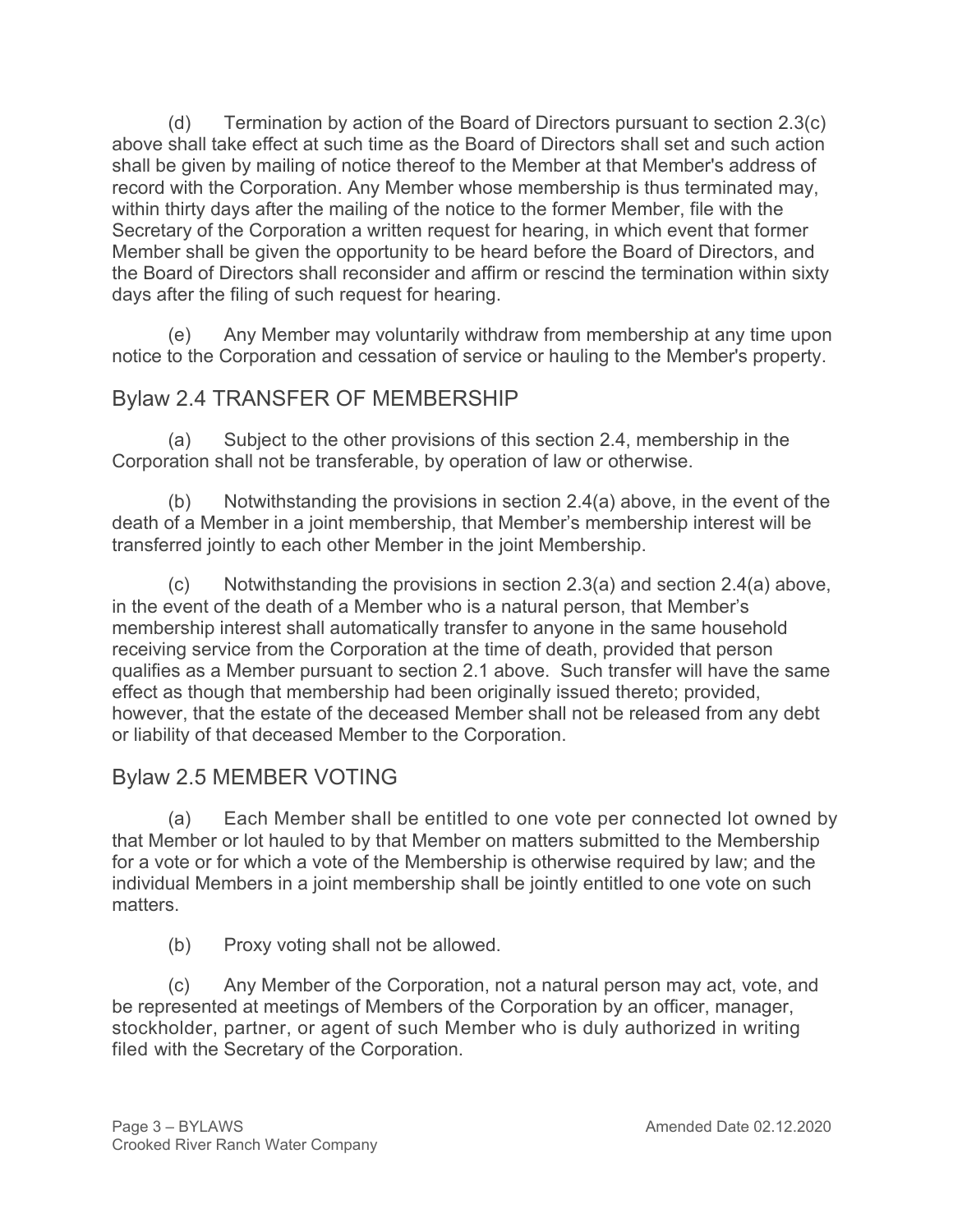(d) Notwithstanding the provision in section 2.5(a) above, a Member of the Corporation who has had water service disconnected for any reason shall not be entitled to vote until that Member has paid all fees and charges owing, reconnected to the water system, and is in conformance with all rules and regulations and policies necessary for water service.

# **PART III – MEMBER MEETINGS AND ACTION**

### Bylaw 3.1 ANNUAL MEETING OF THE MEMBERSHIP

(a) The annual meeting of the Membership shall be held on the last Saturday of August of each year, at such hour that does not conflict with the annual meeting of the Crooked River Ranch Club & Maintenance Association and at such place as specified by the Board of Directors within the territory which the Corporation provides water service or the cities of Terrebonne or Redmond; provided, however, that the date of such annual meeting may be postponed or advanced not to exceed thirty days by the Board of Directors.

(b) The purpose of the annual meeting of the Membership shall be to introduce the candidates for the Board of Directors, to receive reports from the Board of Directors and Officers, and to transact such other business as may be listed on the agenda or duly raised at the meeting.

### Bylaw 3.2 SPECIAL MEETING OF THE MEMBERSHIP

(a) A special meeting of the Membership may be called by the Board of Directors. Such call shall be in writing and shall state the date, time, place, and purpose of the meeting. Promptly upon receipt of such call, the Secretary of the Corporation shall cause notice of such meeting to be given as provided in section 3.3 below. No business shall be transacted at a special meeting which is not included in a statement of purpose as set forth in the call and notice of the meeting.

(b) A special meeting of the Membership may be called by written petition of five percent of the Membership. Such petitions shall be uniform, describing the purpose(s) for which the meeting shall be held, and delivered to the Secretary of the Corporation within a reasonable time to allow notice of the meeting pursuant to section 3.3 below. Upon receiving such petitions, the Secretary of the Corporation shall provide notice of the meeting pursuant to section 3.3 below.

### Bylaw 3.3 NOTICE OF MEMBER MEETINGS

Written or printed notice of each annual or special meeting of the Membership shall be given by or under the supervision of the Secretary of the Corporation to each Member, not less than ten nor more than thirty days prior to the date of the meeting. Such notice shall be delivered to the Member in person or mailed thereto at the Member's post office address as the same appears on the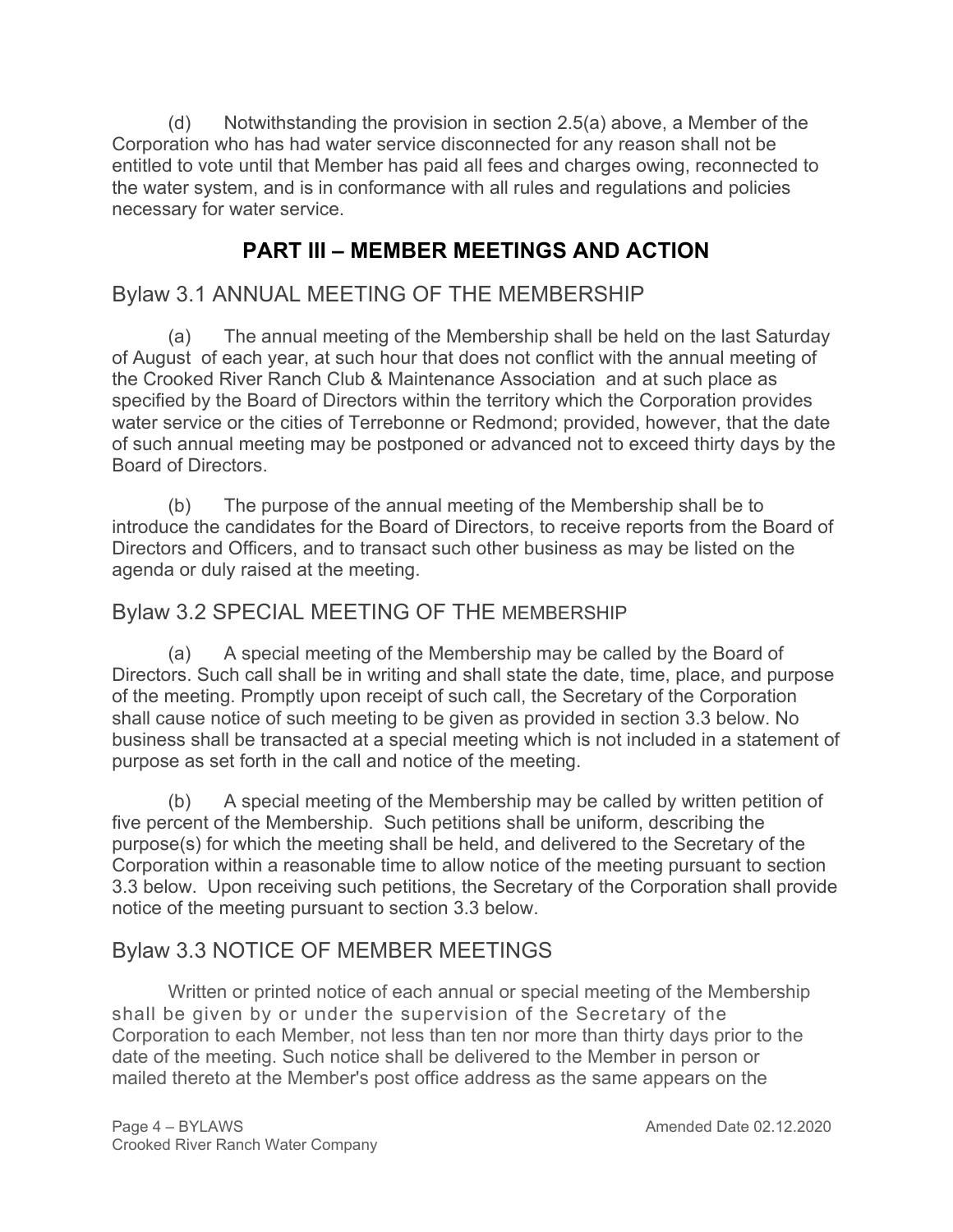books of the Corporation, and such mailed notice shall be deemed to be delivered when deposited in the United States mail with postage thereon prepaid. Failure of any Member to receive notice shall not invalidate any action taken at any annual or special meeting of the Membership, and any Member may waive, in writing, and shall waive by attendance in person at the meeting, any required notice of such meetings.

# Bylaw 3.4 QUORUM

(a) A quorum of the Membership at any annual or special meeting shall be twenty percent (20%) of the Membership.

(b) A quorum of the Membership when any issue has been submitted to the Membership for a vote pursuant to section 3.5 or section 4.4 below shall be the number of ballots received by the Corporation for that issue.

(c) A quorum of the Membership for all other purposes shall be fifty percent (50%) plus one of the Membership.

### Bylaw 3.5 ACTION BY MEMBERS

(a) Any action taken by Members must be submitted to the entire Membership for a vote before that action becomes valid.

(b) Any action taken by the Membership at an annual or special meeting of the Membership shall automatically be submitted to the Membership for a vote, provided that a majority of the Members at the annual or special meeting approved submitting the action to a vote of the Membership. Such actions shall become valid if a majority of the Members casting ballots approve each action.

(c) The election of the members of the Board of Directors shall automatically be submitted to the entire Membership for a vote consistent with the provisions of section 4.4 below.

(d) The Membership may cause any other issue to be submitted to the Membership for a vote subject to the following:

(i) such petitions shall be uniform, describing with particularity the issue to be voted on, and delivered to the Secretary of the Corporation;

(ii) for issues to be voted on concurrently with the annual election for the Board of Directors described in Section 4.4 below, the Secretary of the Corporation shall cause ballots containing the issue to be voted on to be sent to the Membership only if the number of petitions received is equal to or greater than ten percent (10%) of the Membership;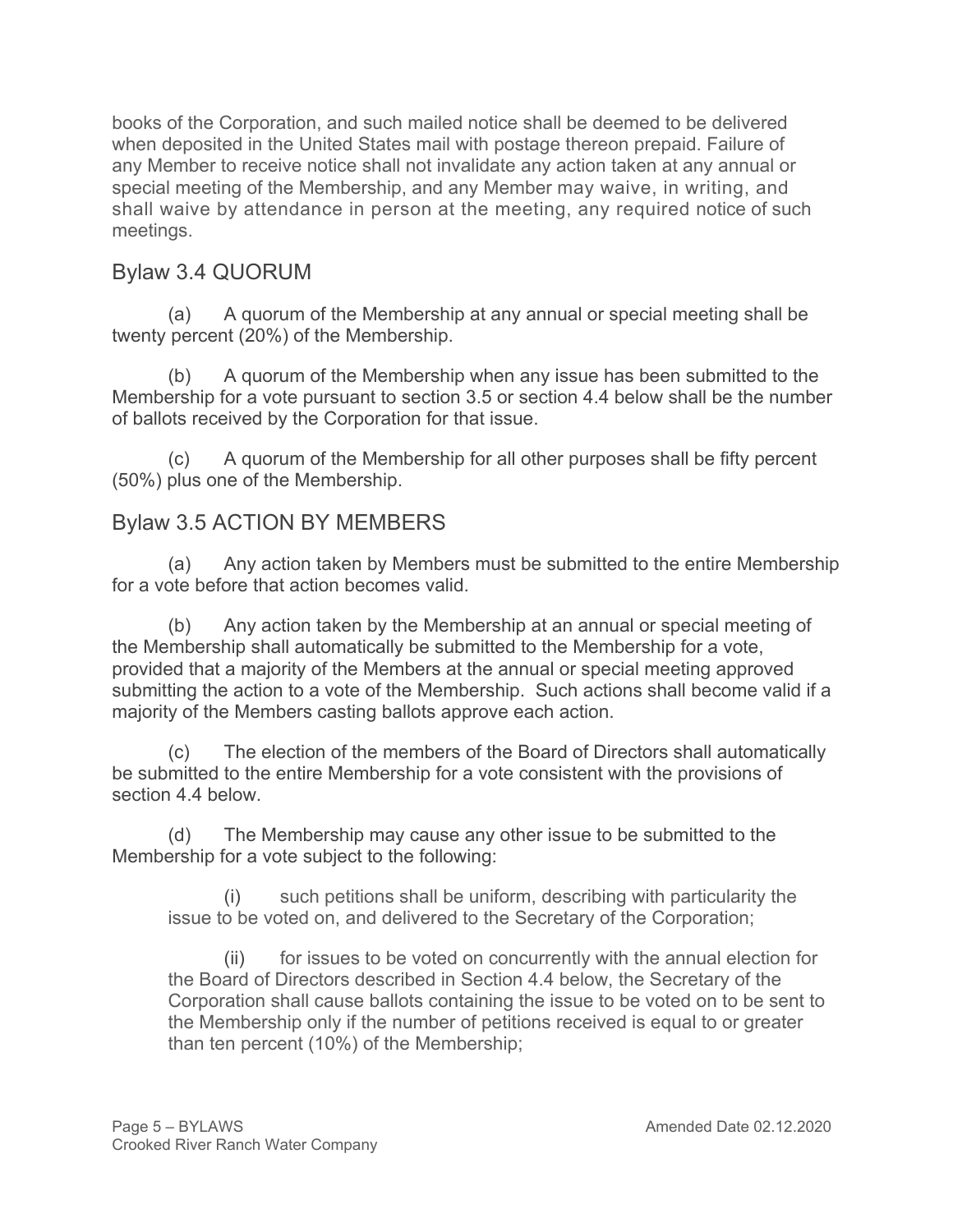(iii) for issues to be voted on during a special election, the Secretary of the Corporation shall cause ballots containing the issue to be voted on to be sent to the Membership only if the number of petitions received is equal to or greater than twenty percent (20%) of the Membership; and

(iv) unless the petitions state otherwise, an issue that qualifies to appear on a ballot will be voted on concurrently with the annual election for the Board of Directors described in Section 4.4 below.

(e) The Board of Directors may refer any issue to a vote of the Membership.

# **PART IV – BOARD OF DIRECTORS**

## Bylaw 4.1 NUMBER OF DIRECTORS

The Board of Directors shall consist of five Directors, each of which must be a Member of the Corporation.

### Bylaw 4.2 TERM OF OFFICE

(a) Directors shall serve three-year terms.

(b) Elections will be held annually to fill terms as they expire, and the terms of the Directors shall be staggered such that each year at least one and no more than two Directors are elected for a full term to the Board of Directors.

(c) Beginning with any Director elected at the election held in October 2019, and for each election thereafter, the term of each Director shall begin on November 1st of the year in which the Director is elected and shall conclude on October 31st of the applicable third year.

(d) For any Director appointed or elected to the Board of Directors prior to the election held in October 2019, that Director's term shall conclude on October 31st of the applicable third year.

### Bylaw 4.3 NOMINATION OF DIRECTORS

(a) Subject to the other provisions of this section 4.3 below, any Member who is a natural person in good standing pursuant to section 2.1 is eligible to serve as a Director.

(b) No Member may serve as a Director unless that Member's primary residence is the property that serves as the basis for that Member's membership pursuant to section 2.1(a).

 $(c)$  No two Members who hold a joint Membership pursuant to section 2.1(b) may serve as Directors at the same time.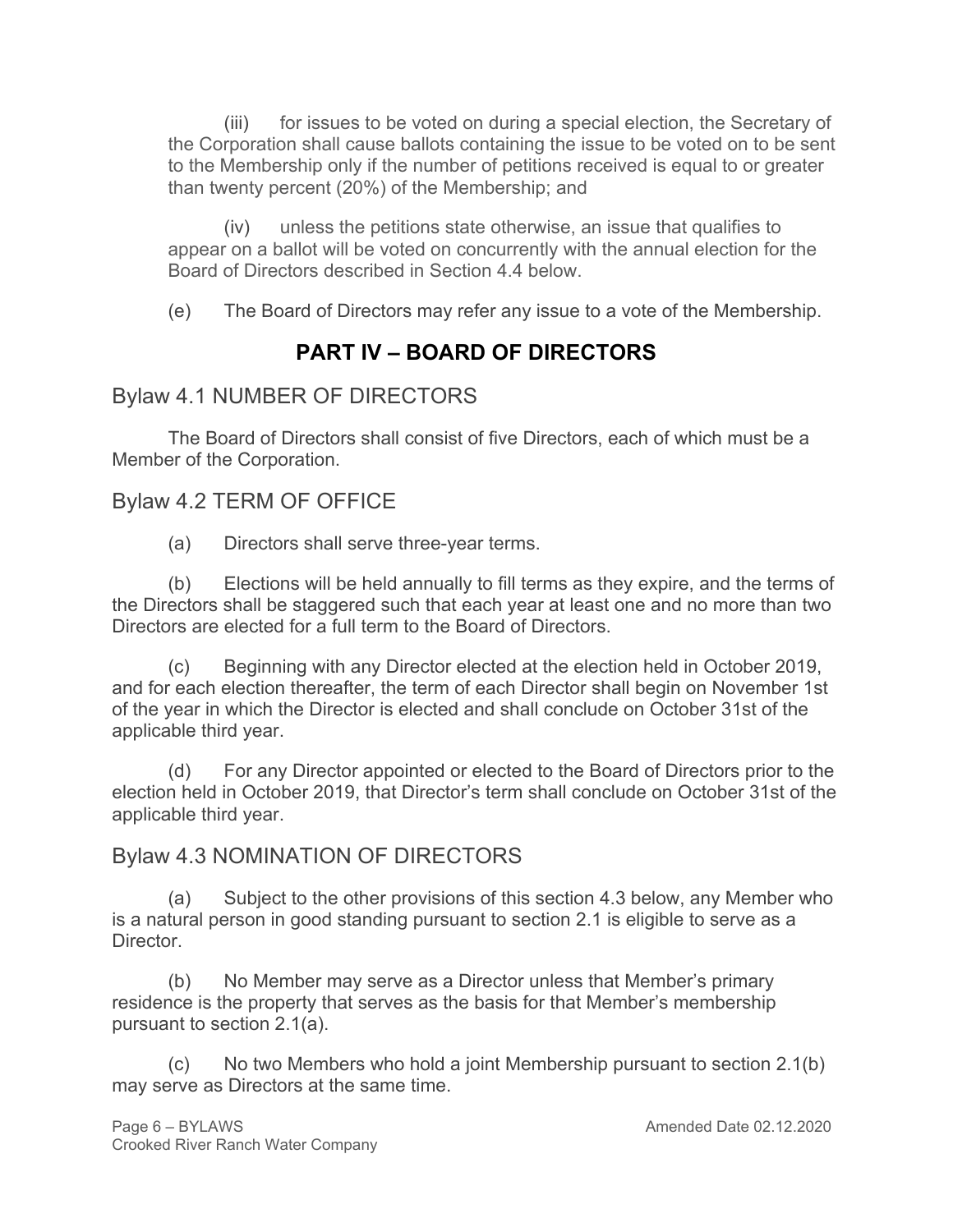(d) No employee of the Corporation may serve as a Director.

(e) The Board of Directors shall adopt a form of application along with a separate Applicant Disclosure Statement. Each applicant for Director shall complete and submit such form to a nominating committee appointed by the Board of Directors as set forth below. The nominating committee shall be comprised of at least two and no more than four Members. The role of the nominating committee shall be to assist in the recruitment of qualified candidates and to verify the eligibility of each candidate pursuant to the requirements of this section 4.3.

(i) The nominating committee shall begin accepting applications beginning on May 1st of each year in which there is an election.

(ii) All applications shall be submitted to the nominating committee no later than the first Friday of September prior to the election.

(f) The Applicant Disclosure Statement and application shall include, but not be limited to, disclosures of the applicant's residence address, time as a Member of the Corporation and, whether or not the applicant's personal residence is served by the Corporation.

# Bylaw 4.4 VOTING FOR DIRECTORS

(a) The election of each Director will occur only by mailed ballots and will take place in October of each year.

(b) Write-in candidates will be allowed, provided that such candidates must meet the qualifications of Directors set forth in section 4.3 above.

(c) Election ballots shall be mailed to a neutral third party selected by the Board of Directors. All ballots must be received by the neutral third party no later than forty-eight hours prior to the announced election date.

(d) Election ballots shall be tabulated by a neutral third party selected by the Board of Directors. The neutral third party that tabulates the election ballots shall deliver the results of the tabulation to the Secretary of the Board of Directors. Concurrent with the delivery of the election results, the neutral third party that tabulates the election shall, to the extent practicable, certify that the election ballots contain no evidence of fraud or coercion altering the outcome of the election. In the event such a certification cannot be made by reason of evidence of fraud or coercion, the election will be deemed void, and the Board of Directors shall cause a new election to take place consistent with the provisions of this section 4.4.

(e) Results of each election will be announced at the regular meeting of the Board of Directors in November of each year and by other means determined by the Board.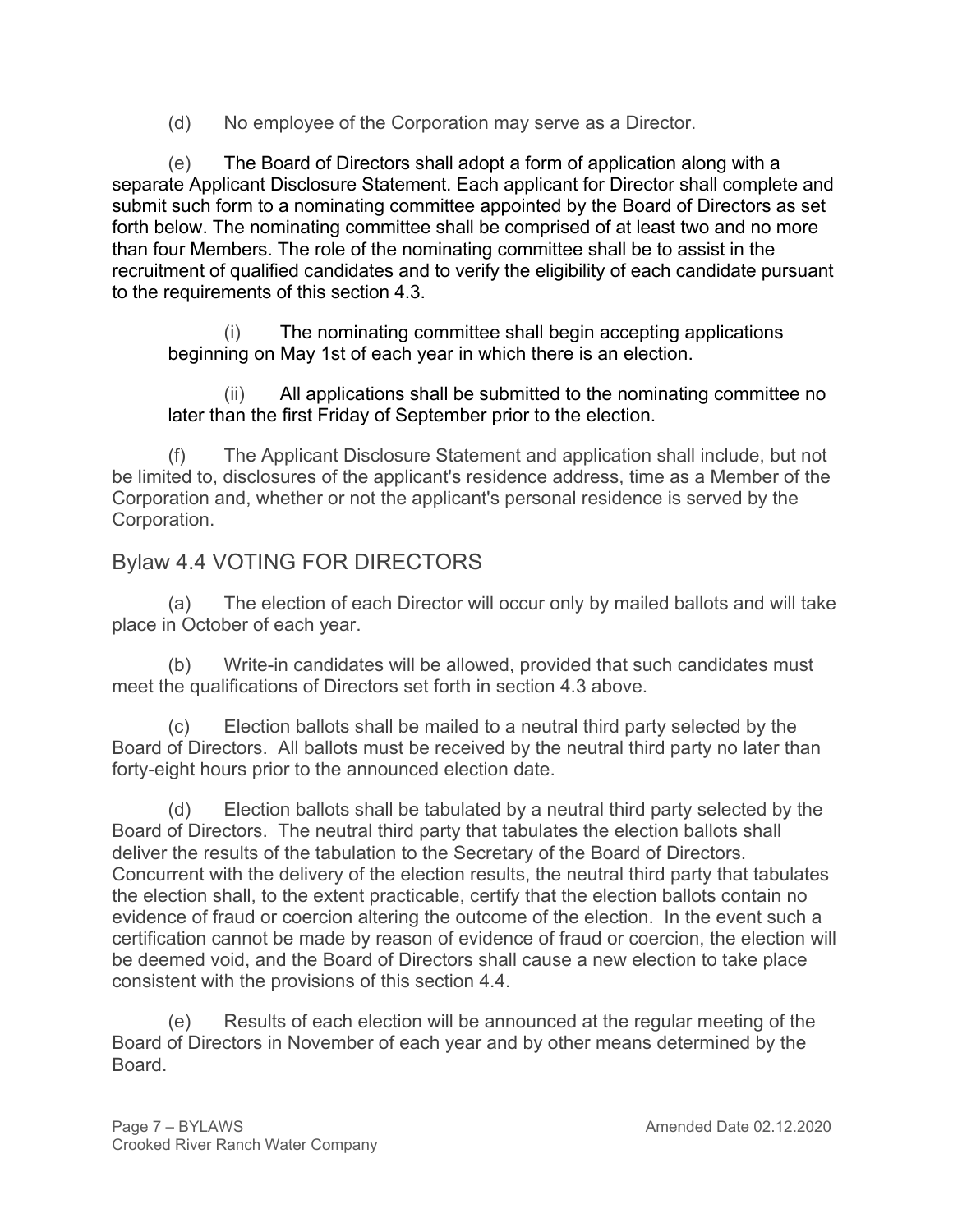(f) Failure of any Member to receive a ballot for voting by mail shall not invalidate any election of a Director.

## Bylaw 4.5 VACANCIES

(a) Any vacancy on the Board of Directors not caused by the expiration of a Director's term shall be filled:

(i) if the vacancy occurs less than ninety days or less prior to the next annual election, by a vote of the Membership pursuant to section 4.3 concurrent with the annual election;

(ii) if the vacancy occurs more than ninety days prior to the next annual election, by a majority vote of the remaining Directors.

(b) The term of any Director elected or appointed pursuant to section 4.5(a) above shall be the remainder of the vacated term that results in the election or appointment.

# Bylaw 4.6 TERMINATION OF DIRECTORS

(a) Termination of a Director's membership in the Corporation shall terminate automatically that Director's position on the Board of Directors.

(b) Members may remove a Director by means of a recall election pursuant to section 3.5 above.

(c) The Board of Directors, by a majority vote of the Board, may initiate a recall election of any Director from the Board of Directors if the majority of the Directors in their judgment deems that Director's presence on the Board not to be in the best interest of the Corporation.

# Bylaw 4.7 DIRECTOR COMPENSATION

Directors shall serve without pay for personal services as a Director. Directors may use the resources of the Corporation only for the direct benefit and use of the Corporation, and any other use of the Corporation's resources by a Director may be cause for removal pursuant to section 4.6 above.

# Bylaw 4.8 POWERS AND DUTIES OF DIRECTORS

The authority and duties of the Board of Directors shall include the following, as well as such other powers and duties as may be vested in the Board of Directors by law.

(a) The Board of Directors shall have general supervision and be responsible for the oversight of all business affairs of the Corporation, and shall make all necessary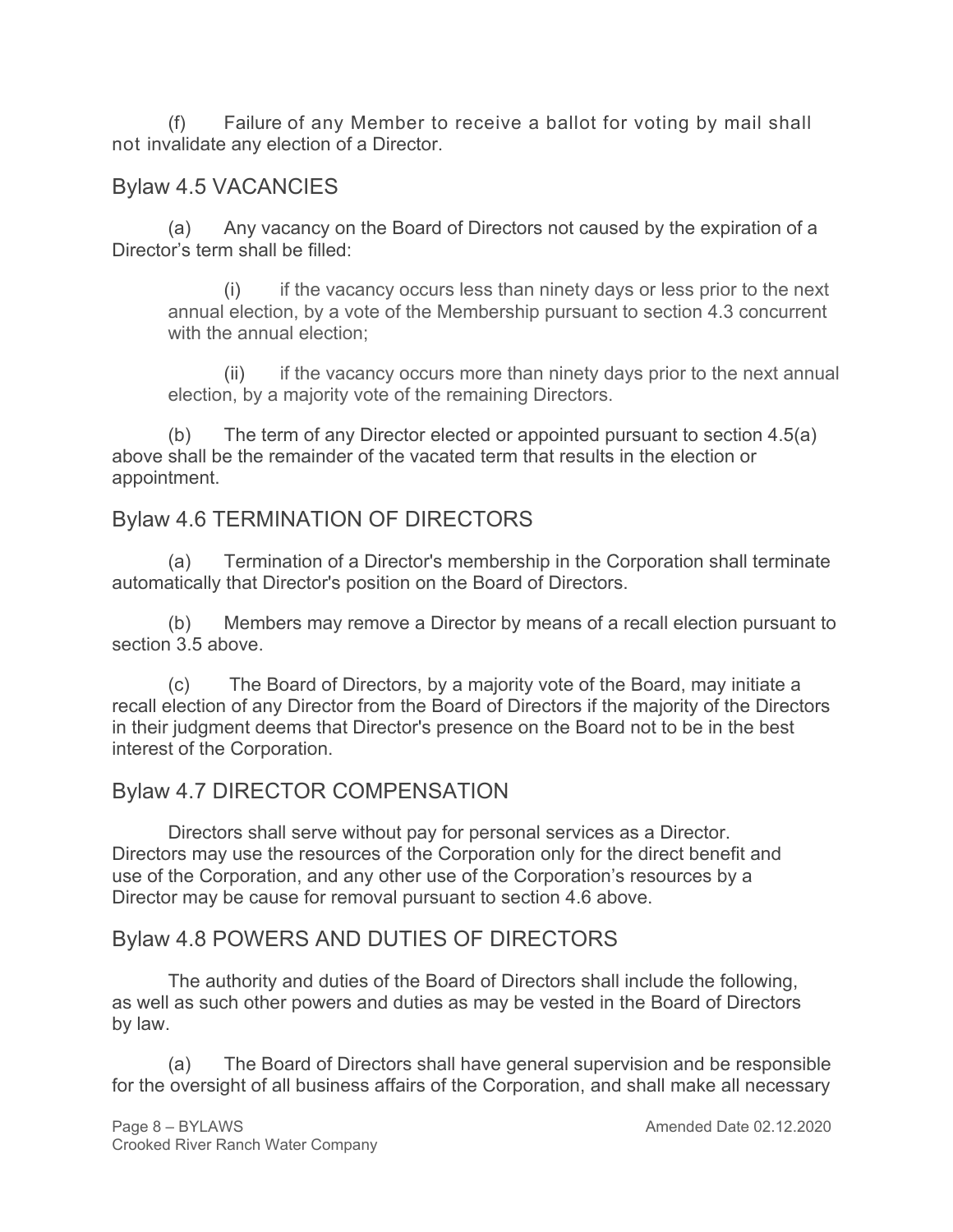rules and regulations, not inconsistent with law or with the Bylaws or Articles of Incorporation, for the management of the Corporation and the guidance of the Officers, employees and agents of the Corporation.

(b) The Board of Directors may in its discretion employ a General Manager under contract who shall hold the position subject to such terms and conditions as may be fixed by the Board.

(c) The Board of Directors shall cause to be kept a record of all of its acts and proceedings. The Board shall present a report of the Corporation showing in reasonable detail the condition of the Corporation's affairs at each annual meeting of the Membership.

(d) The Board of Directors shall call such special meetings of the Membership as it may deem necessary or advisable.

(e) The Board of Directors shall select one or more banks as a depository of funds of the Corporation and determine the manner of receiving, depositing and disbursing the funds of the Corporation, with full power from time to time to change such depositories and determinations.

(f) The Board of Directors may invest or convert the funds of the Corporation reserve in or into such securities as the Board may find advisable and proper.

(g) The Board of Directors, by affirmative vote of at least three Directors, may borrow money or authorize any Officer or the General Manager of the Corporation to borrow money, in the name and on behalf of the Corporation, for any Corporation purpose either on open account or secured in any manner by any assets of the Corporation or any of the Corporation's reserves, in such amounts and upon such terms and conditions as the Board of Directors may deem necessary or advisable.

(h) In addition to the foregoing express authority and duties, the Board of Directors may exercise such powers and do such lawful acts as it may find to be proper and necessary or expedient for accomplishing any of the lawful purposes of the Corporation.

(i) The Board of Directors may, subject to approval by a vote of the Membership pursuant to section 3.5 above, make donations for the public welfare or for charitable, scientific or educational purposes, as the Board finds may result in a present or foreseeable future benefit to the Corporation or to the Membership as a whole:

provided, such donations may not be made to any individual and must be made only to a group of persons and/or entities comprised, at least in part, of Members; and

(ii) notwithstanding this subsection, the Board may, without a vote of the Membership, make such donations if such donations do not exceed \$100 in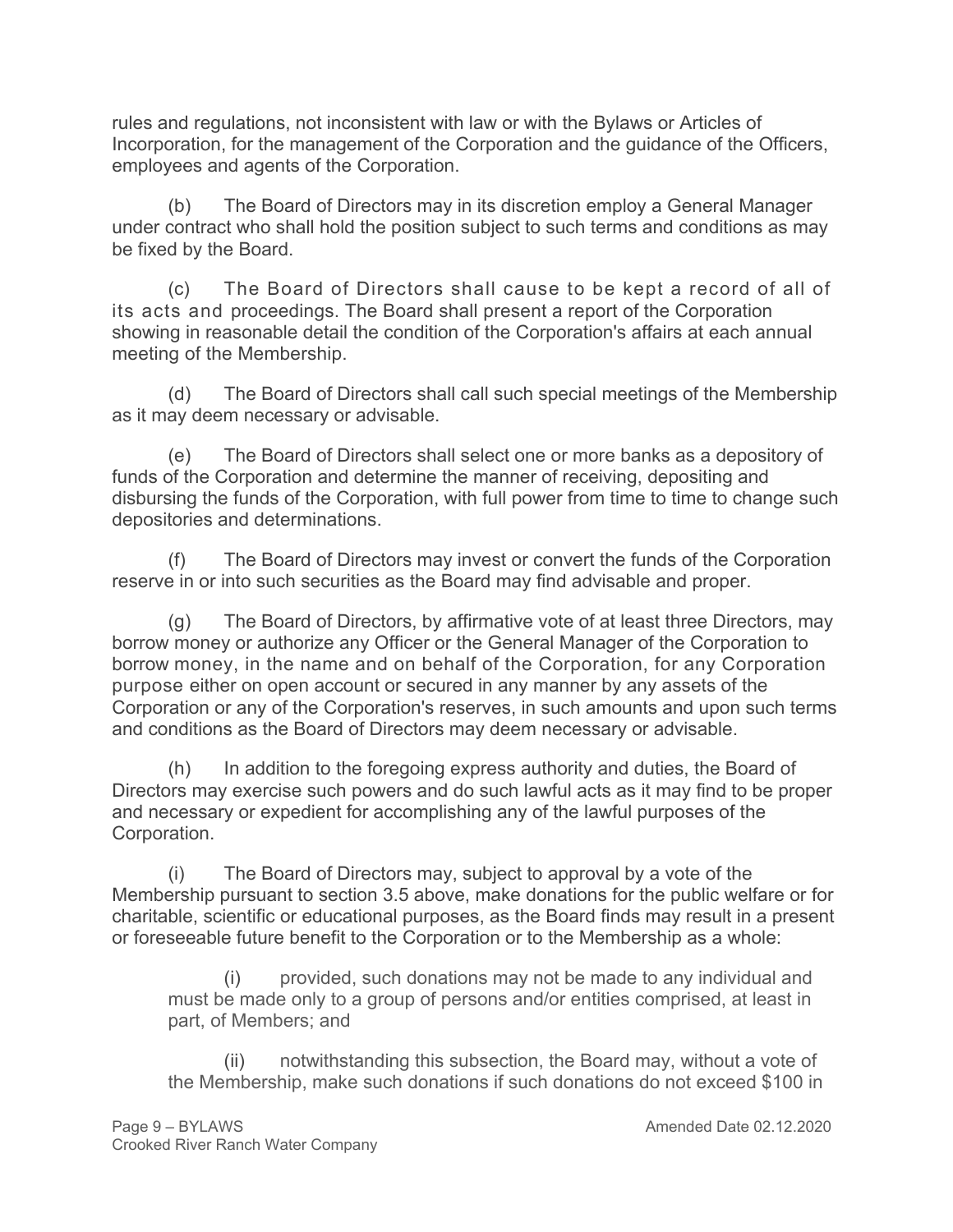value per donee per year; and provided that the Board of Directors approves such donations each calendar year.

(j) The Board of Directors may adopt a Policies and Procedures Manual setting forth the specific manner in which the Board of Directors and individual Directors operate in furtherance of the powers and duties set forth in these Bylaws in general, and in this Section 4.8 in particular. Each Director shall have an opportunity reasonable under the circumstances to review and to provide comment on the initial adoption of a Policies and Procedures Manual and any amendments thereto.

# Bylaw 4.9 RESIGNATION OF DIRECTORS

Any Director may resign from office at any time, such resignation to be in writing and take effect when filed with the Secretary of the Corporation.

# **PART V - ACTIONS BY BOARD OF DIRECTORS**

# Bylaw 5.1 ORGANIZATIONAL MEETING

A Special Meeting of the Board of Directors shall be held each November after the results of the election for Directors have been announced for the purpose of organizing, electing or appointing Officers, and transacting such other business as may come before the meeting.

# Bylaw 5.2 REGULAR QUARTERLY MEETINGS

The Board of Directors shall hold Regular Meetings on a schedule to be established by Resolution as the Board of Directors sees fit. Such Regular Meetings shall consist of at least four Quarterly Meetings each year at a time and place designated by the Board of Directors that is within reasonable proximity to the area in which the Corporation provides service, including but not limited to the cities of Terrebonne, Oregon and Redmond, Oregon. In addition to Quarterly Meetings, the Board of Directors may establish by Resolution any other schedule and process for Regular Meetings. All Regular Meetings will be public, excluding executive sessions, with advance notice of each meeting included with the monthly water bill preceding the scheduled meeting date. Any Regular Meeting may be canceled by the Board of Directors due to unforeseen circumstances including but not limited to illness or inclement weather.

# Bylaw 5.3 SPECIAL MEETINGS (ORS 65.204)

A Special Meeting of the Board of Directors shall be held whenever called by the President or by three or more Directors. Neither the business to be transacted nor the purpose of any Special Meeting of the Board of Directors need be specified in the notice or waiver of notice of such meeting. Any Special Meeting may be open to the public at the discretion of the Board of Directors.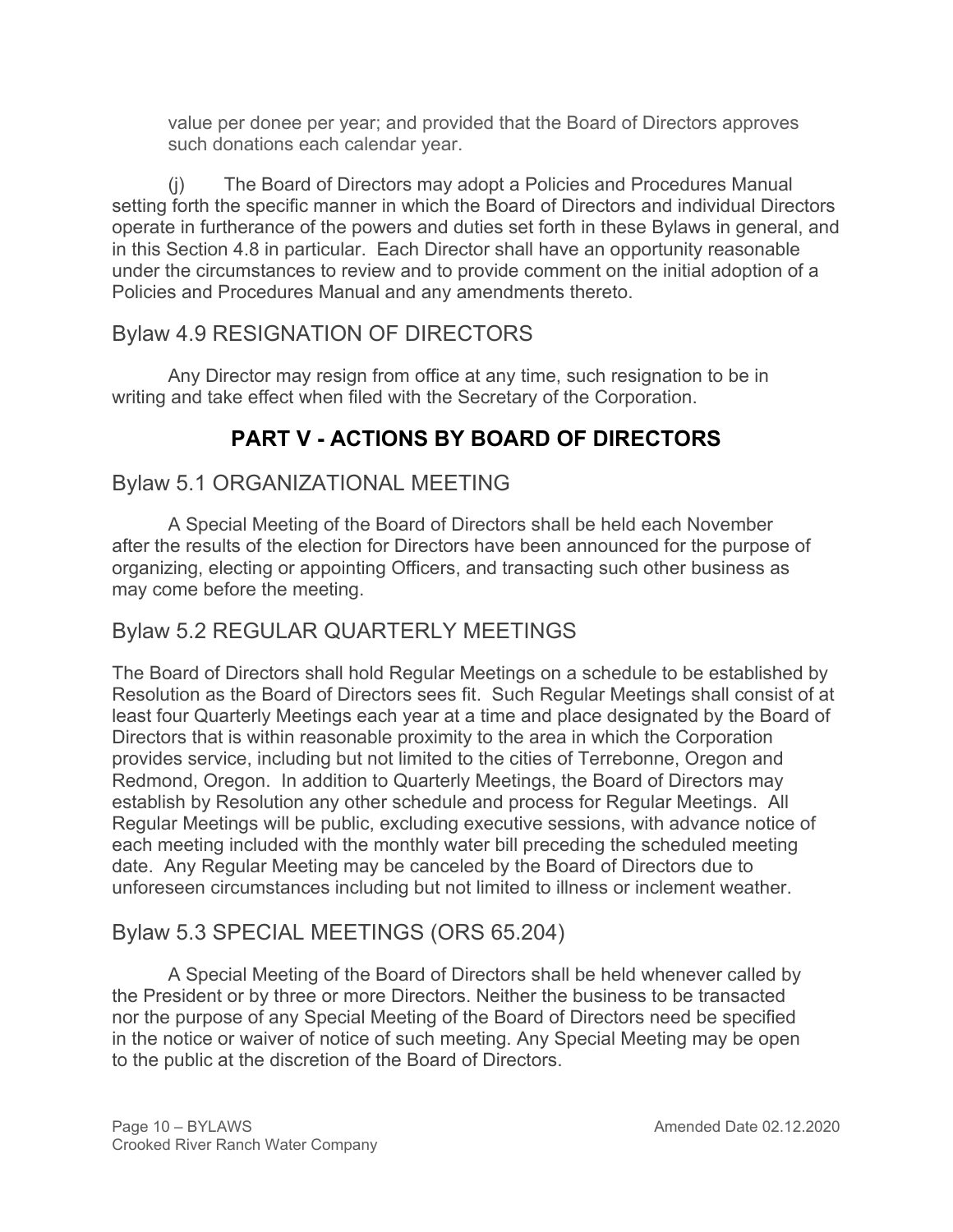### Bylaw 5.4 NOTICE

Notice of each Regular Meeting and Special Meeting of the Board of Directors shall be mailed to each Director, at that Director's address of record with the Corporation, not less than five days prior to the time of such meeting or shall be given by telephone or email not less than twenty-four hours prior to that meeting. Notice of any meeting may be waived in writing. Notice of the meeting shall be waived by attendance at the meeting unless the purpose of attendance is solely to object to the transaction of any business at the meeting on the ground that the meeting was not lawfully called.

### Bylaw 5.5 QUORUM

Except as provided in other provisions of these Bylaws, three of the five Directors on the Board of Directors shall constitute a quorum necessary for the transaction of any and all business of the Corporation. In the event there shall be in attendance at any meeting of the Board of Directors a lesser number than a quorum, that number may adjourn the meeting to another day, until a quorum can be present. No one (1) director may dictate day to day policies or operations without a quorum consent of the Board of Directors.

### Bylaw 5.6 UNEXCUSED ABSENCES

The Board of Directors may declare the position of a Director to be vacant in the event such Director shall be absent (unexcused) from two consecutive, regular quarterly scheduled meetings of the Board of Directors.

### Bylaw 5.7 INDEMNIFICATION OF DIRECTORS, OFFICERS, AND AGENTS

Each person who at any time has served or serves as a Director, officer or agent of the Corporation shall be indemnified by the Corporation against liabilities incurred as a result of, and expenses (including attorney's fees) reasonably sustained in the defense or in the compromise or settlement of, any civil, criminal, or other action, suit, or proceeding, in which that person may become involved as a party or with which that person may be threatened, by reason of that person being or having been a Director, Officer or agent of the Corporation, provided, however, that such indemnification shall not apply to any claim, action, suit, or other proceeding in which the Director, Officer or agent is adjudged liable for negligence or misconduct in the performance of duty, or in which that person shall have entered a plea of guilty or nolo contendere, unless the Corporation shall receive a written opinion of independent legal counsel that (a) the conduct of that person in connection with such matters was in good faith, for a purpose which that person reasonably believed to be in the best interests of the Corporation, and, in any criminal action, in addition, that such person had no reasonable cause to believe that such person's conduct was unlawful, and (b) that indemnification pursuant to the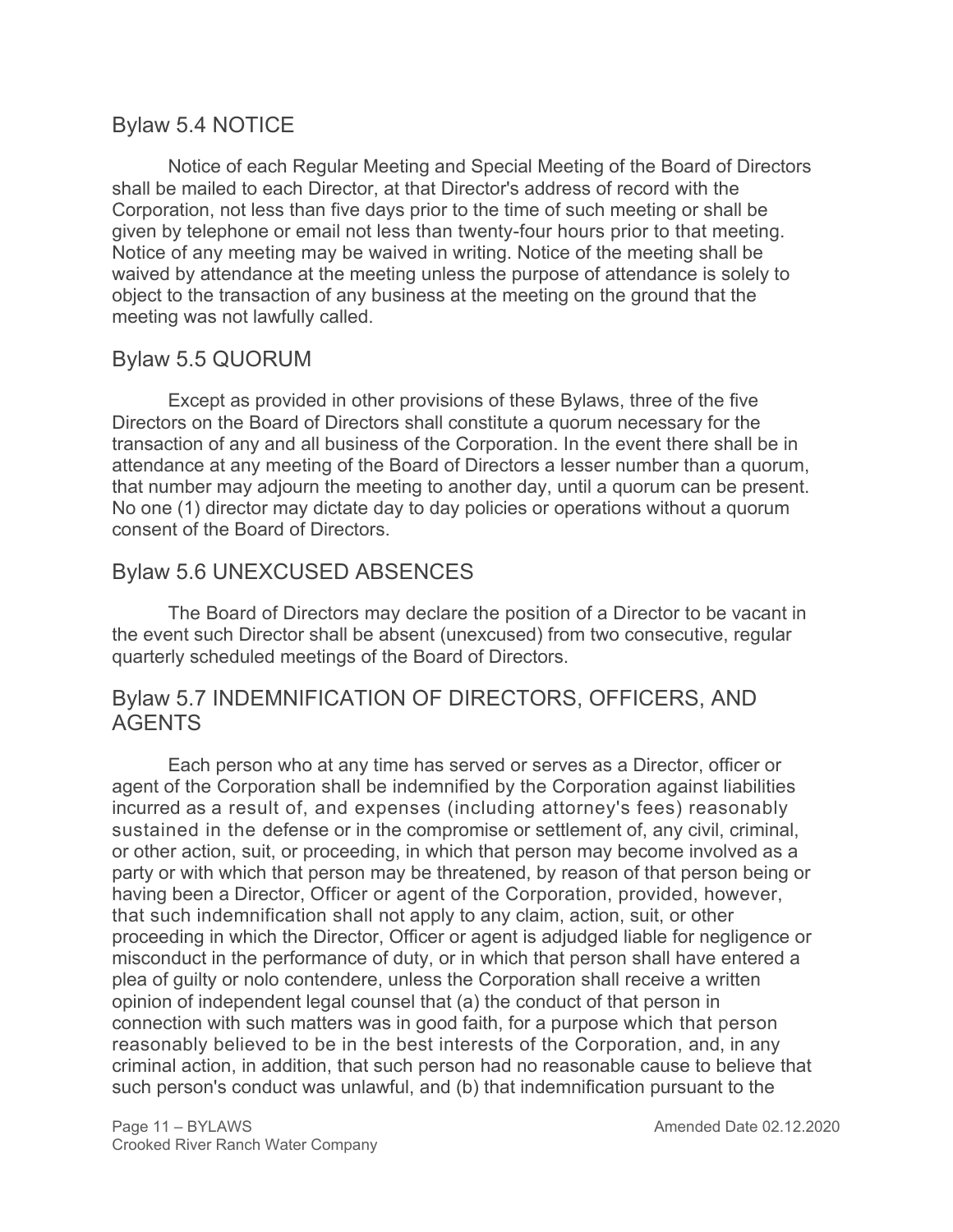provisions of this section 5.7 may be legally and validly made.

# **PART VI - OFFICERS**

# Bylaw 6.1 ENUMERATED

(a) The Officers of the Corporation shall consist of a minimum of a President, a Vice-President, and a Secretary/Treasurer.

(b) The Board of Directors may create such subordinate offices and appoint such subordinate Officers or agents as it may from time to time deem expedient and define their powers and duties, provided such powers and duties do not constitute a delegation of such authority as is reposed in the Directors by law, which shall be exercised and performed exclusively by them.

(c) Officers shall serve without compensation for personal services. Officers may use the resources of the Corporation only for the direct benefit and use of the Corporation, and any other use of the Corporation's resources by an Officer may be cause for removal pursuant to section 6.2 below.

# Bylaw 6.2 APPOINTMENT AND REMOVAL OF OFFICERS

(a) The Board of Directors shall appoint the Officers enumerated in section 6.1(a) above during the Special Meeting set forth in section 5.1 above and thereafter as necessary. The term of each Officer shall be from the time of appointment until that Officer's successor has been appointed, or until that Officer is removed from office.

(b) The Board of Directors shall elect or appoint other Officers as necessary.

(c) The Board of Directors may remove an Officer at any time by a majority vote of the Board of Directors.

### Bylaw 6.3 PRESIDENT

The President shall be the principal Executive Officer of the Corporation. The President shall sign for and on behalf of the Corporation all documents and instruments authorized by the Board of Directors to be executed, except when the signing and execution thereof shall be expressly delegated by the Board of Directors or these Bylaws to some other Officer or agent of the Corporation or shall be required by law to be otherwise signed or executed. The President shall call such Special Meetings of the Corporation and of the Board of Directors as the President deems advisable and shall perform such other duties as may properly be required under the Bylaws or by the Board of Directors.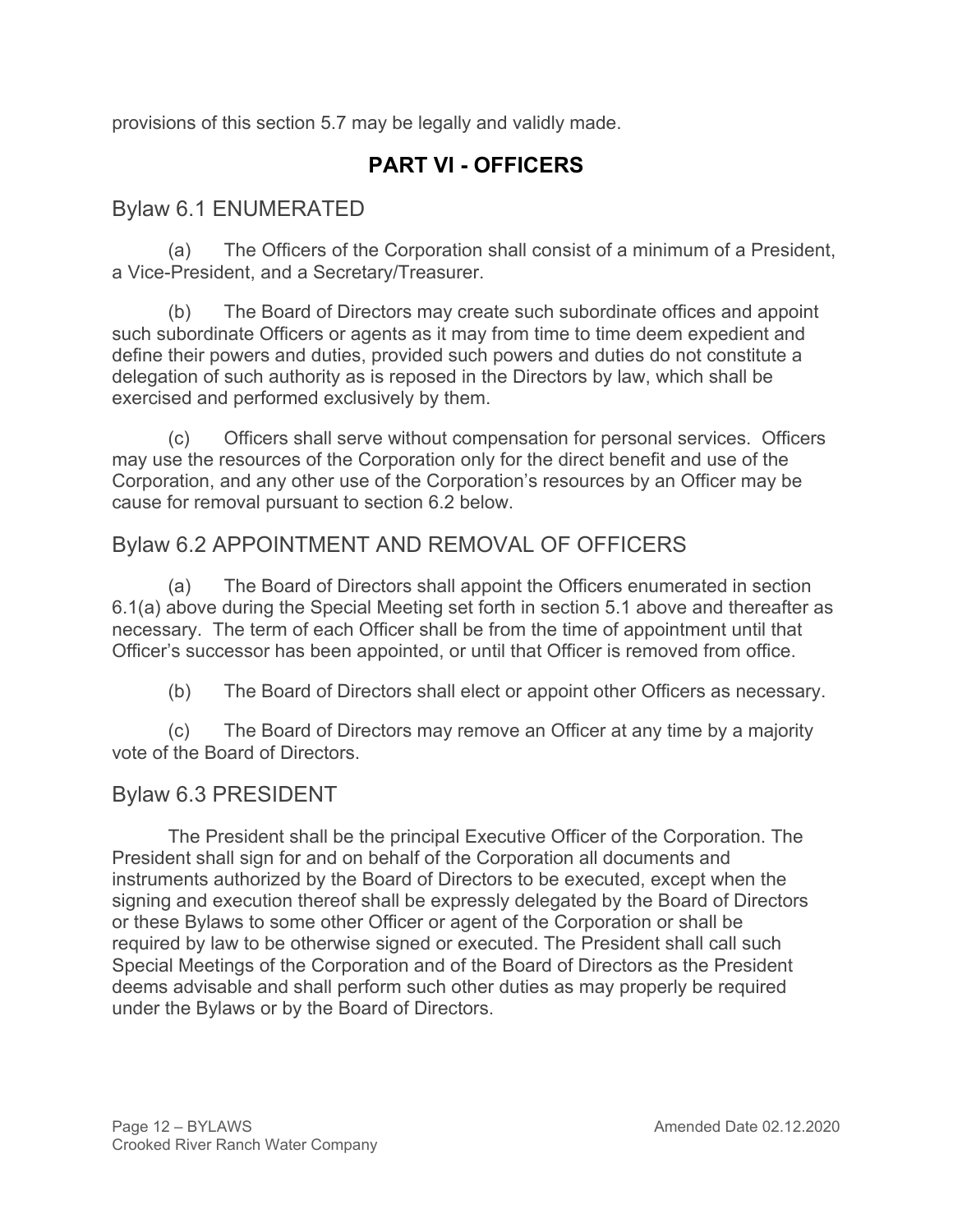### Bylaw 6.4 VICE-PRESIDENT

In the absence of the President, or in the event of the President's inability or refusal to act, the Vice-President shall perform the duties of the President, and when so acting, shall have all the powers of and be subject to all the restrictions upon the President and shall perform such other duties as from time to time may be assigned by the Board of Directors.

### Bylaw 6.5 SECRETARY/TREASURER

The Secretary/Treasurer shall keep the minutes of the Members and of the Board of Director's meetings in one or more books provided for that purpose. The Secretary/Treasurer shall ensure all notices are duly given in accordance with provisions of these Bylaws or as required by law. The Secretary/Treasurer shall supervise maintenance of a registry of the post office addresses of each member of the Corporation and have general charge of all membership books of the Corporation. The Secretary/Treasurer shall have charge and custody of and be responsible for all funds and securities of the Corporation; have oversight for moneys due and payable to the Corporation from any source whatsoever, and have oversight for the deposit of all such moneys in the name of the Corporation in such banks, trust companies, or other depositories as shall be selected in accordance with the provisions of these Bylaws. The Secretary/Treasurer shall arrange for an annual financial report of the financial records of the Corporation soon after the close of business each calendar year. The annual financial report shall be reviewed with the Membership at the first quarterly meeting of the Board of Directors each calendar year and at the annual meeting of the Membership. The Secretary/Treasurer shall, in general, perform all the duties incident to the office of Secretary/Treasurer, and the Board of Directors may assign such other duties as from time to time to the Secretary/Treasurer deemed in the best interest of the Corporation.

### Bylaw 6.6 EMPLOYMENT

No Corporation employee, nor any relative, or significant other, may be elected to the Board of Directors while the Corporation employs that person as a regular employee. This provision shall apply for a period of one year after such person ceases to be employed by the Corporation.

# **PART VII – OPERATING METHODS**

Bylaw 7.1 FISCAL YEAR

The fiscal year of the Corporation shall begin on the first day of January of each year and end on the 31<sup>st</sup> day of December of the same year.

### Bylaw 7.2 NONPROFIT OPERATION

Page 13 – BYLAWS **Amended Date 02.12.2020** Crooked River Ranch Water Company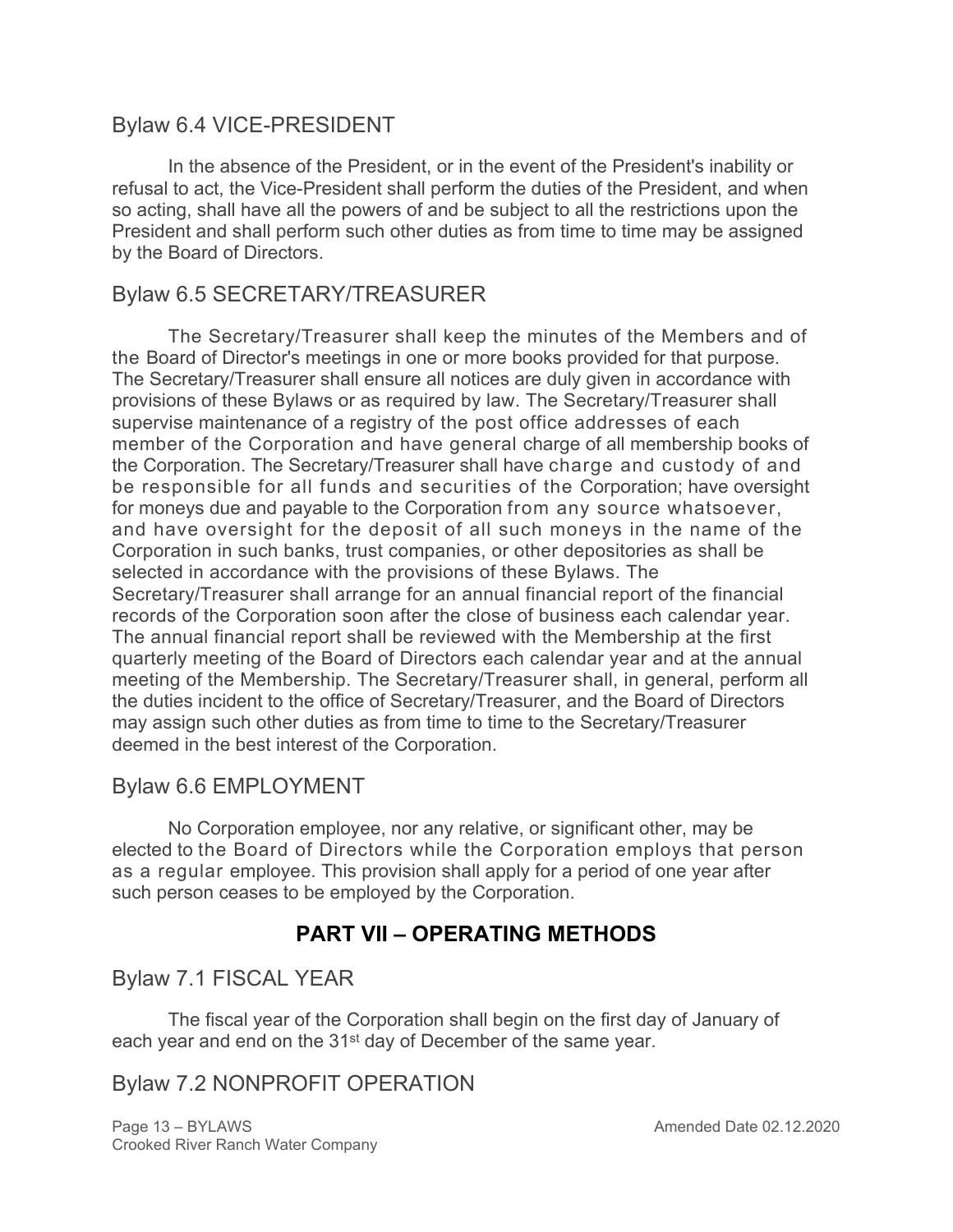This Corporation shall be operated on a nonprofit basis for the mutual benefit of its Members as users of water service supplied by or through this Corporation.

### Bylaw 7.3 CONFLICTS OF INTEREST

No Director, Officer, or Corporation employee may participate in any action in which that person indirectly or directly has a substantial personal financial interest. Participation includes, but is not limited to, reviewing bids or proposals, making recommendations for awards of contracts, awarding services, preparing bids or similar acts where the employee or Director stands to profit from the outcome of actions taken with respect to the above.

### Bylaw 7.4 CONTRACTS

The Board of Directors may authorize any Officer or agent to enter into any contract or execute any instrument in the name of and on behalf of the Corporation, and such authority may be in general or confined to specific instances.

### Bylaw 7.5 LOANS

No loan shall be contracted on behalf of the Corporation and no evidence of indebtedness shall be issued in its name unless authorized by a resolution of the Board of Directors. Such authority may be general or confined to specific instances.

### Bylaw 7.6 CHECKS AND DRAFTS

All checks, drafts or other orders for the payment of money, notes or other evidence of indebtedness issued in the name of the Corporation shall be signed by such officers of the Corporation and in such manner as from time to time be determined by resolution of the Board of Directors.

### Bylaw 7.7 DEPOSITS

All funds of the Corporation shall be under the supervision of the Board of Directors and shall be handled and deposited in such manner and by such Officers or agents of the Corporation as the Board of Directors may by prior resolutions from time to time authorize.

### Bylaw 7.8 WATER RATES AND OTHER CHARGES

The Board of Directors may, from time to time, set rates regarding water service and other services related to the operation of the water system. During any time period in which the Oregon Public Utilities Commission exercises jurisdiction over the Corporation, such rates shall be adopted pursuant to the applicable rules and regulations of that commission. The Members of the Corporation shall pay